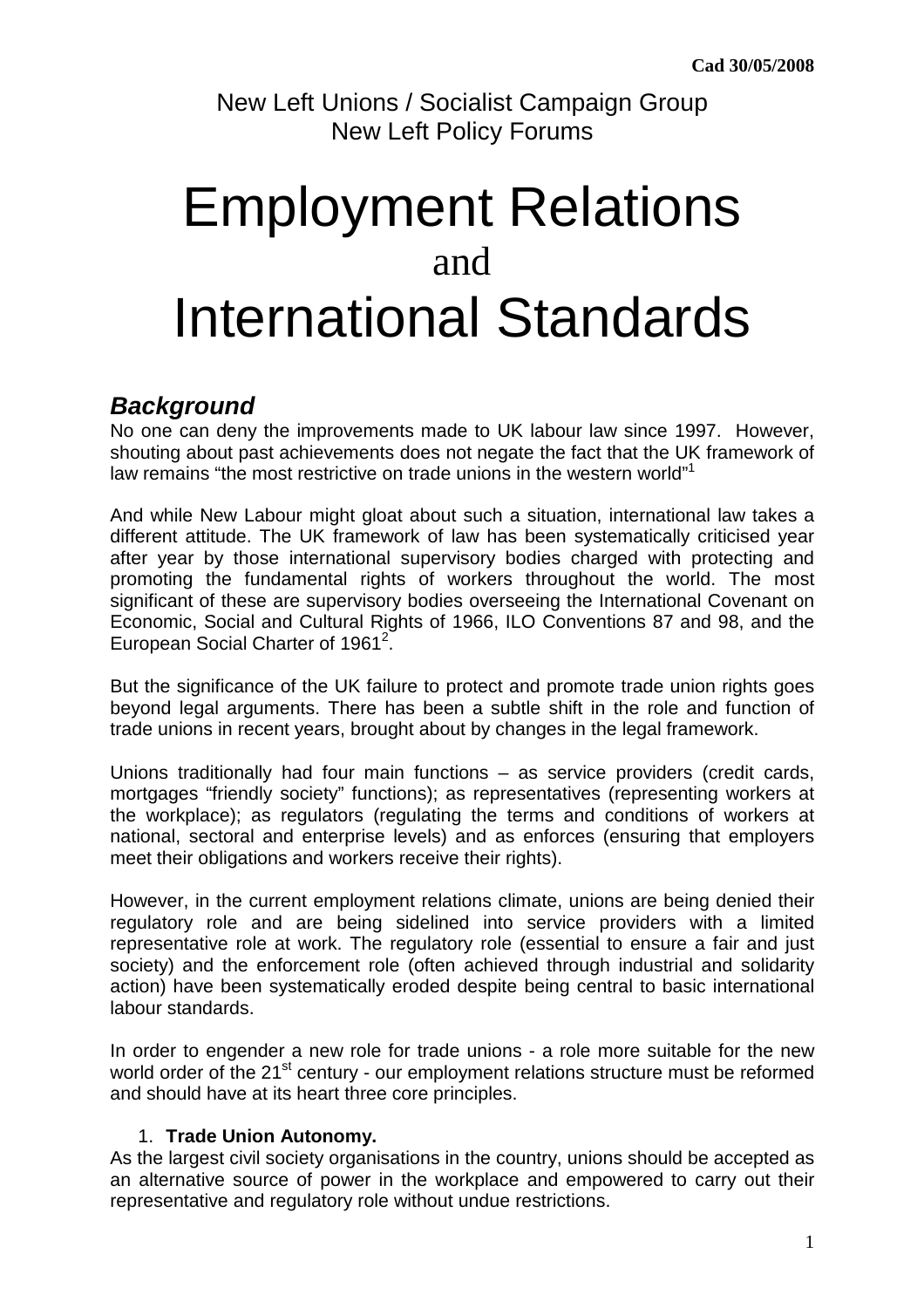## 2. **Trade Union Participation.**

For trade unions to be effective they need a place at the table where the decisions are made. Such a voice would help ensure that workloads and rewards are distributed fairly throughout society. The best way to achieve that is to shift the focus of participation away from the enterprise and towards national or at least sectoral level bargaining.

#### 3. **Trade Union Solidarity.**

 Globalisation allows multinational companies to move capital and jobs wherever they like and yet globalisation has "washed over British labour law without leaving even a mark"<sup>3</sup>. If unions are to act in defence of workers and their jobs then the legal restraints preventing them from doing so must be removed.

## **Proposal One:**

 **In an effort to measure our legislation against these basic principles and to ensure our framework of law complies with minimum international standards, the first essential task in reconstructing employment relations is to undertake a complete audit of UK employment law.** 

# **Trade Union Autonomy**

Trade unions play a crucial part in representing the interests of working people in the workplace and in government at all levels. With 7 million members they are the largest civil society organisations in the country, and it is appropriate that they should be empowered in a way that reflects their role in society. This requires a more mature acceptance by all political parties of the need for alternative sources of effective power.

A commitment to autonomy means above all the removal of the legal burdens under which trade unions labour. This includes both the burden of unnecessary internal regulation and the burden of prohibitions on what trade unions may do to represent their members. It is all very well for government to use trade unions as instruments of partnership, or as instruments for up-skilling the workforce. But when the Partnership Fund has been wound up and the Union Learning Fund has run dry, it is on more traditional methods that trade unions will have to rely.

## **Proposal Two:**

**Trade unions should be free to determine the contents of their own rule books, to determine their own admission and disciplinary procedures and to decide their own activities in line with guidelines agreed by the Certification Officer. Any statutory controls that are found to interfere in this autonomy should be repealed.** 

## **Trade Union Participation**

In the last 20 years, the number of workers covered by a collective agreement has fallen from 85% to less than 40%. This dramatic decline in the number of UK workers who have their terms and conditions negotiated by a trade union is unmatched in any other country in the world.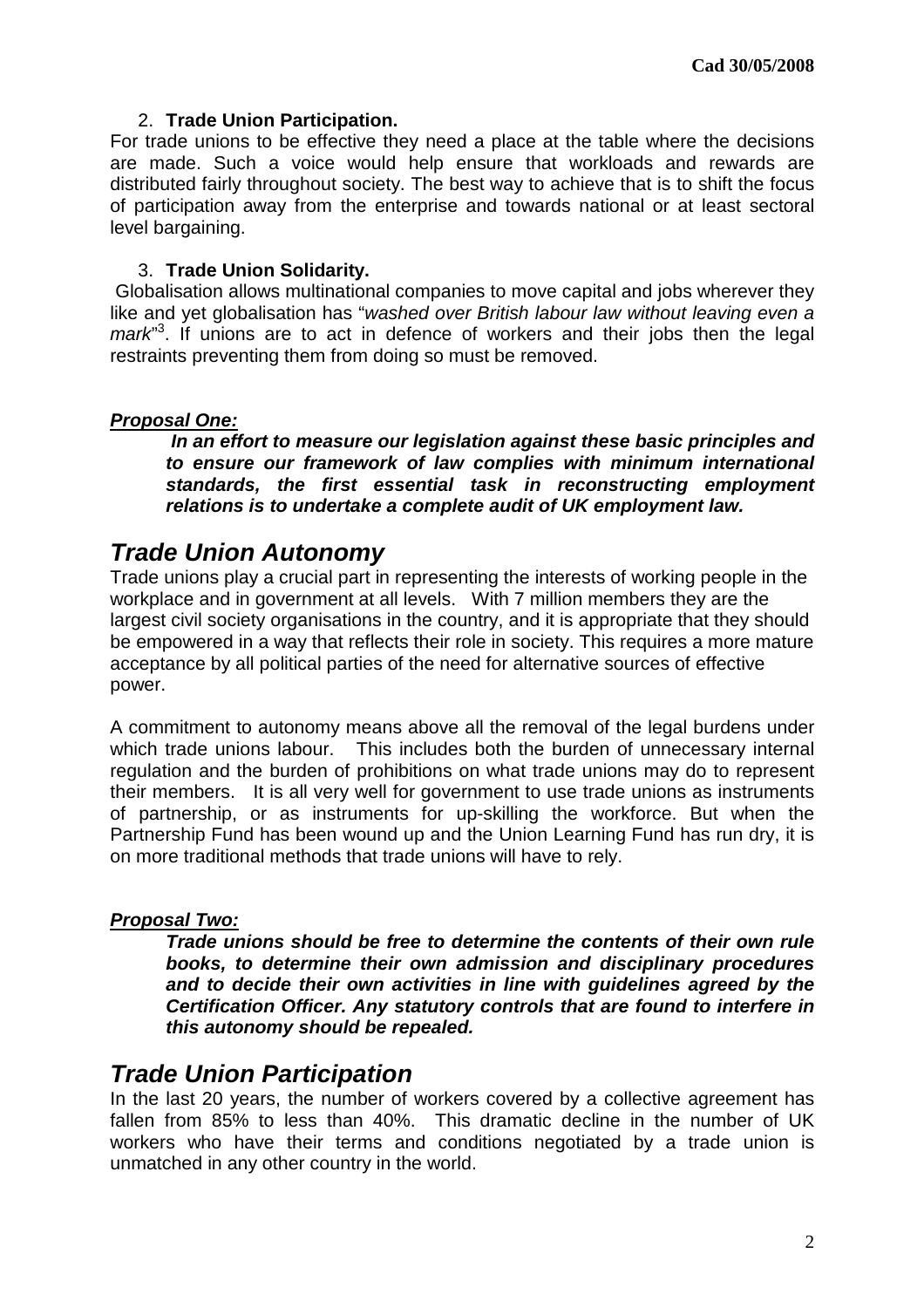The importance of this loss of collective bargaining coverage cannot be overestimated. It is without doubt one of the key factors in explaining why, under New Labour as under the Tory governments, the divergence between rich and poor continues, why British workers have less holidays and less pay than workers in the rest of Europe and why British workers work longer hours than workers anywhere else in the European Union.

Reversing this decline is essential not only to protect and promote social justice and industrial democracy but because international treaties require it<sup>4</sup>. It had been the practice of UK governments to promote collective bargaining until 1979 when the Conservative Government removed the obligation from the statute book. Contract compliance is one way by which the Government could encourage employers to engage with trade unions thereby increasing collective bargaining coverage. But other policy proposals should also be considered:

## **Proposal Three:**

**a) the duty of ACAS to encourage the extension of collective bargaining machinery should be restored** 

**b) public authorities and public utility regulators should be required when awarding contracts and issuing licenses to take into consideration whether the business recognises trade unions.** 

**c) the introduction of sectoral bargaining should be reinforced with the legal machinery necessary to extend agreements to all companies and workers operating within the sector.** 

**d) the statutory recognition machinery should be extended and simplified in the hope of restoring collective bargaining coverage to some of the 8 million workers excluded since 1979.** 

# **Trade Union Solidarity**

For most people, solidarity means an opportunity for civil society to help itself. In relation to trade unions, that means an opportunity for one group of workers to help others who may be in dispute with their employer. If workers are fired for going on strike, why should they not have the right, recognised by international law, to call on the members of their own union for support?

Britain's strike laws have been condemned again and again at the international bar of law on a number of counts, including - the narrow list of issues around which lawful industrial action can be organised; the fact that any industrial action is classed as a breach of contract leaving the striker open to dismissal; the fact that all secondary action is treated as unlawful in the UK; the fact that the legislation regulating strike action (ballots, notice provisions; warning notices etc) is so complex that workers' are intimidated away from utilising their basic right to strike.

To correct these fault-lines, these legal restraints should be removed to enable trade unions to act in defence of common interests. And it is not only solidarity to help British workers that needs considering. There is also an international dimension, with globalisation allowing the unlimited freedom of multinational corporations to move capital and jobs wherever they like. Yet British law prevents British trade unions from supporting international trade union action when the global corporations abuse the considerable power they now wield.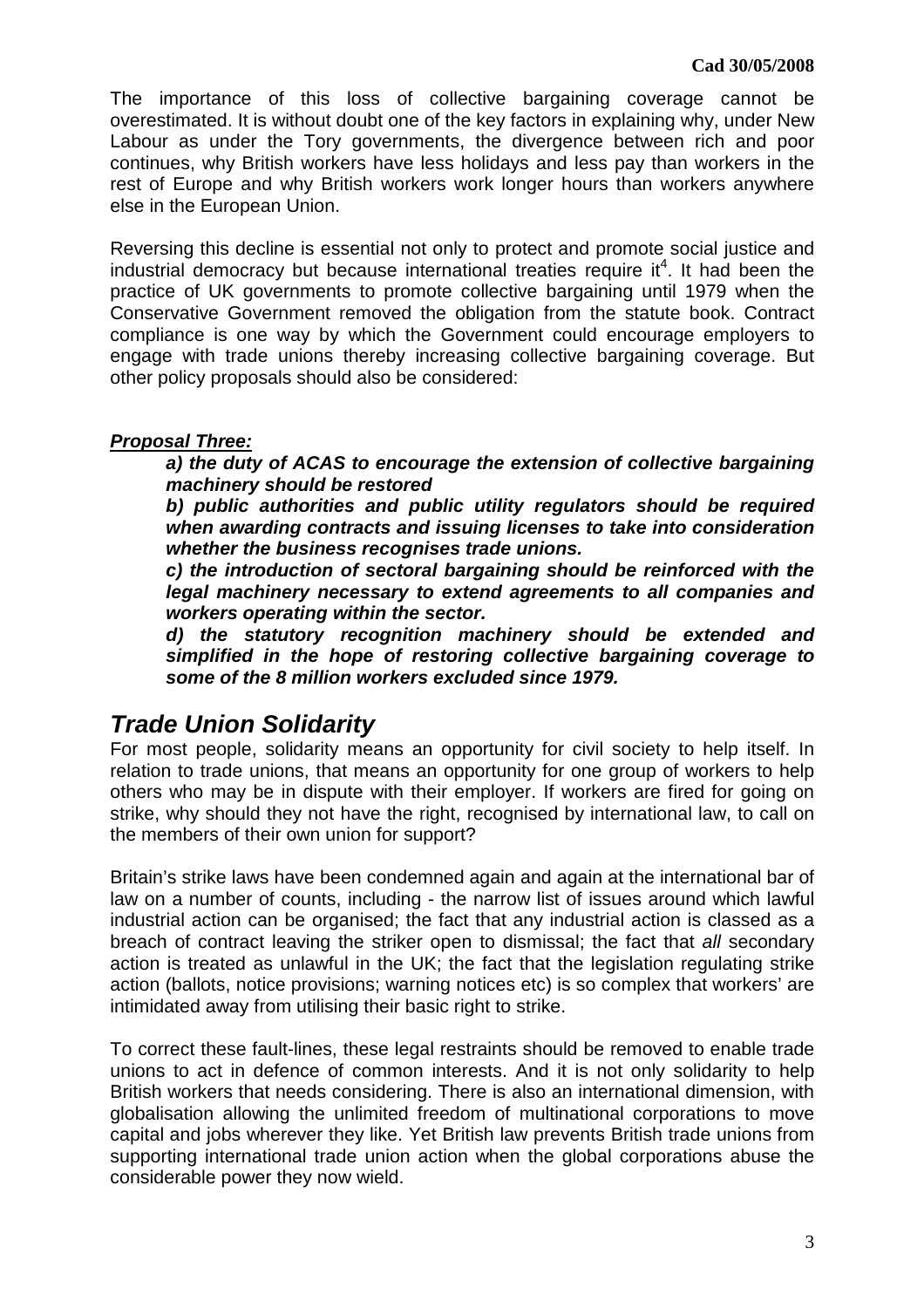### **Proposal Four:**

**UK law should respect and protect the fundamental right of workers to take industrial action, including secondary action, in line with the ILO and the European Social Charter<sup>5</sup> .** 

## **Reasons for change**

Apart from the general inequality and unfairness inherent in our current system of labour law, the weakness in the law also undermines attempts to end discrimination at work. Discrimination and inequality of opportunity are still endemic in the UK despite the fact that in 2001 there were no fewer than 30 Acts of Parliament, 38 Statutory Instruments, 11 Codes of Practice and 12 European Community Directives and Recommendations in place<sup>5</sup>. The reason for the failure is threefold:

- **a. The legislation is difficult to understand.** The extraordinary complexity of the legislation, developed as it has in a piecemeal way in response to specific and immediate events with little consistency between the different statutory regimes makes the law particularly hard to navigate.
- **b. The legislation is difficult to access**. The framework of UK discrimination law is "hierarchacal" in its coverage. In some strands, citizens are protected in all spheres of life (education, training, services, work). In others the law only offers protection against discrimination in the workplace. Similarly, if you face discrimination on multiple grounds (ie sex, race, religion) you have to chose which to pursue or try to untangle the web of discriminatory practices, linking the practice to the cause. An impossible task
- **c. The legislation is difficult to enforce.** The current legislative approach is a highly individualistic one: in the main, complaints relate to individuals and the outcomes apply to individuals. Calls for "class" actions – where the act rather than the impact of discrimination would be dealt with by the courts have been shunned.

To correct these weaknesses, four policy proposals for improving the framework of law should be considered:

#### **Proposal Five**

**a) the negative rights of employees should be replaced by a positive obligation on employers. To enact this policy shift, there should be a legal duty on employers to scrutinise their employment procedures and eliminate any discriminatory practices.** 

**b) employers ought to be required to work with unions – preferably at a sectoral rather than enterprise level - to determine the causes and eliminate the practices of glass ceilings and sticky floors.** 

**c) the Government should use its purchasing power to reward good employers. This could be done by ensuring that public contracts are restricted to those who adhere to non-discriminatory practices.**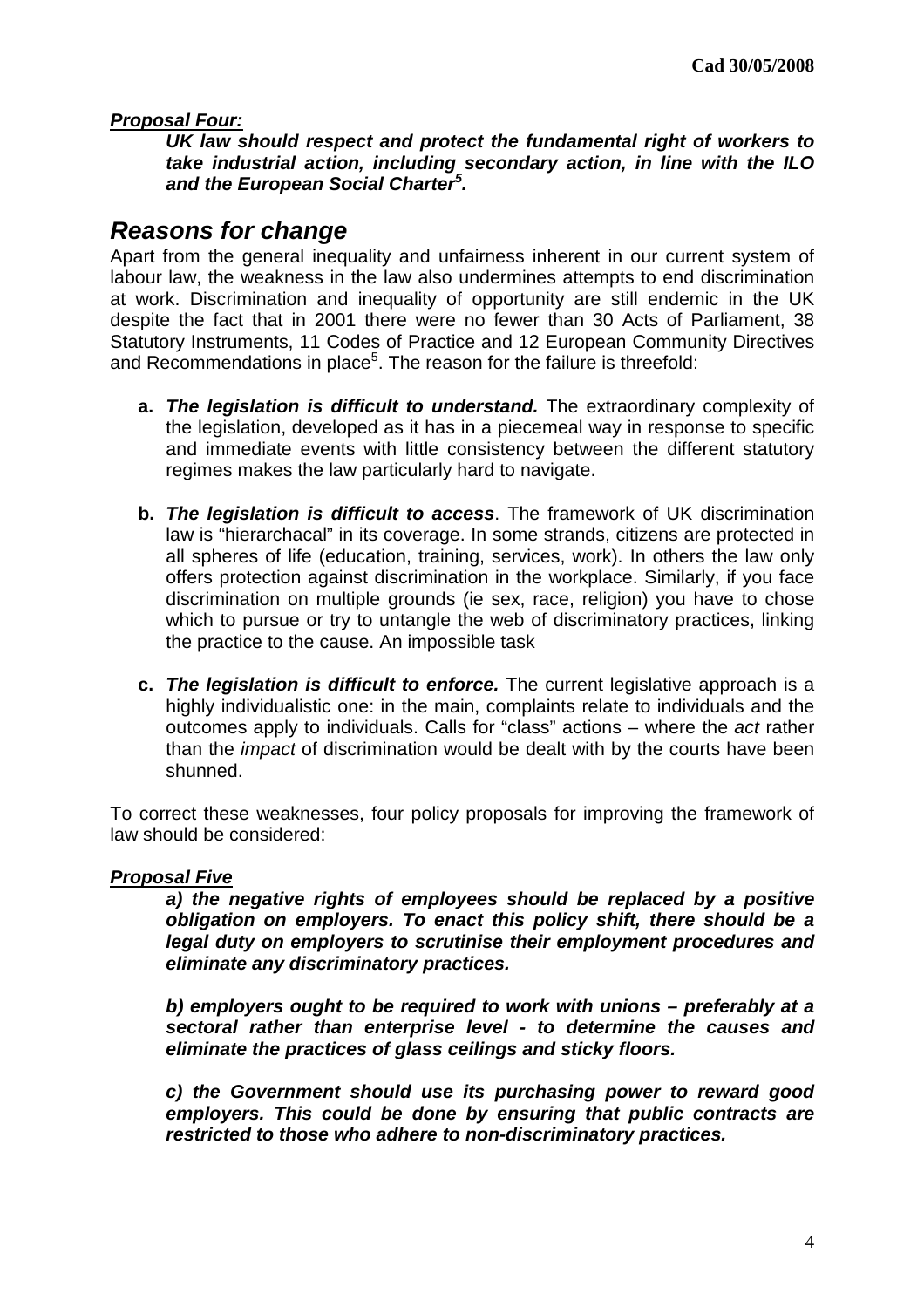**d) UK discrimination law should undergo a radical process of reform with the aim of producing a coherent and consistent body of antidiscrimination legislation.** 

## **The UK and Europe**

The policy proposals canvassed here should not be seen as excessive. Many of them - sectoral bargaining, recognising the added value (economic and social) brought by collective bargaining, respecting trade union autonomy and recognising the right to strike - are at the heart of the 2004 European Constitution and associated Charter of Fundamental Rights.

An important feature of the EU Charter is that it includes for the first time not only traditional civil and political rights, but also a long list of social and economic rights, including fundamental trade union rights. Indeed, one of the main characteristics of the European model is the degree to which trade unions participate in the decisionmaking through a process of social dialogue.

New Labour's attempt to "protect" the UK's restrictive labour laws from the fundamental rights proclaimed in the European Constitution failed. Once ratified, the Constitution will lock the UK government into the European social model of industrial relations. And unlike the British "adversarial" model of labour law – a model which is extremely damaging to the economy and to social structures - the European social model by contrast, is based on a system of "rights," accepting the concept of fundamental citizens' and workers' rights<sup>6</sup>.

And the claim that the Charter will have no legal force in the UK is no less than political spin. Outside the UK and more importantly in the relevant courts, the Constitution and Charter are seen as powerful legal treaties, having direct effect in individual states, supremacy over national laws and enforceable in the courts.

Indeed the President of the European Court of Justice (the most important forum deciding the legal effect of the Charter) claims that the "constitution will bring new areas and new subjects under the court's jurisdiction" He believes: "A complete catalogue of fundamental rights will simplify things in the interest of legal certainty<sup>7</sup>".

## **Proposal Six**

**The European Charter of Fundamental Rights should be welcomed. However, in order not to weaken its impact by association with economic policies that are more in line with a neo-liberal, free market agenda as written into the European Constitution, the Charter should be incorporated as an independent piece of domestic law.** 

## **Political Context**

The important role played by trade unions - economically, socially and industrially – has been forgotten in the UK. Strike action evokes pictures of the past and the most common response to the examples of bad employment practices is the "one bad apple" claim. More worryingly international labour standards are looked on as irrelevant.